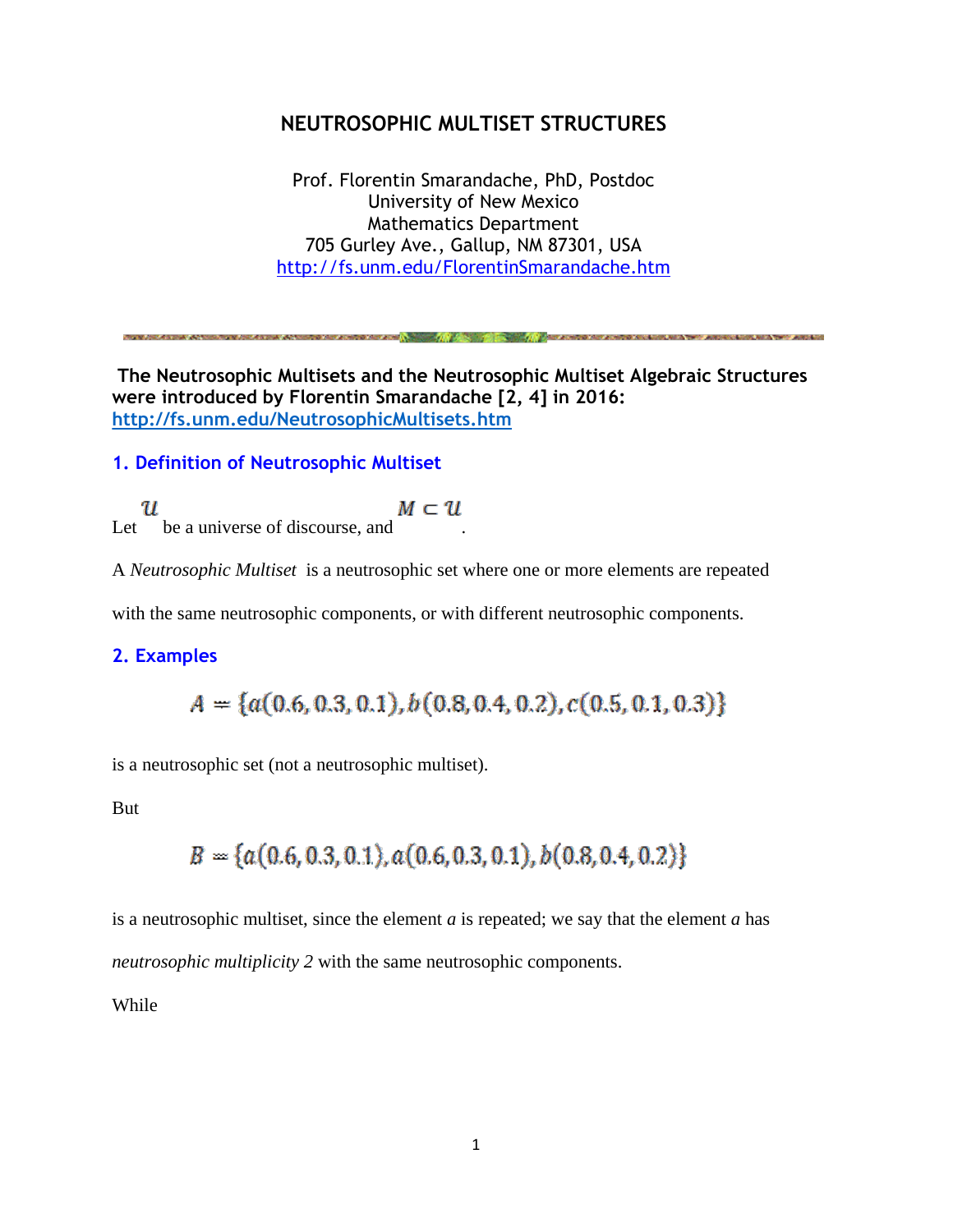$$
C = \left\{ \begin{matrix} a(0.6, 0.3, 0.1), a(0.7, 0.1, 0.2), \\ a(0.5, 0.4, 0.3), c(0.5, 0.1, 0.3) \end{matrix} \right\}
$$

is also a neutrosophic multiset, since the element *a* is repeated (it has *neutrosophic multiplicity 3*), but with different neutrosophic components, since, for example, during the time, the neutrosophic membership of an element may change.

If the element is repeated times keeping the same neutrosophic components  $(t_a, i_a, f_a)$ we say that *a* has *multiplicity* .

But if there is some change in the neutrosophic components of *a*, we say that *a* has the *neutrosophic multiplicity* .

Therefore, we define in general the *Neutrosophic Multiplicity Function*:

 $nm: U \rightarrow N$ .

 $\mathbb{N} = \{1, 2, 3, \dots, \infty\}$ <br>where

 $a \in A$ <br>and for any  $a \in A$ 

 $nm(a) = \{(k_1, (t_1, i_1, f_1)), (k_2, (t_2, i_2, f_2)), ..., (k_i, (t_i, i_i, f_i)), ...\}$ 

which means that *a* is repeated  $k_1$  times with the neutrosophic components  $\langle t_1, i_1, f_1 \rangle$ .

*a* is repeated  $k_2$  times with the neutrosophic components  $(t_2, i_2, f_2)$ , ..., *a* is repeated

times with the neutrosophic components  $\langle t_j, i_j, f_j \rangle$ , ..., and so on.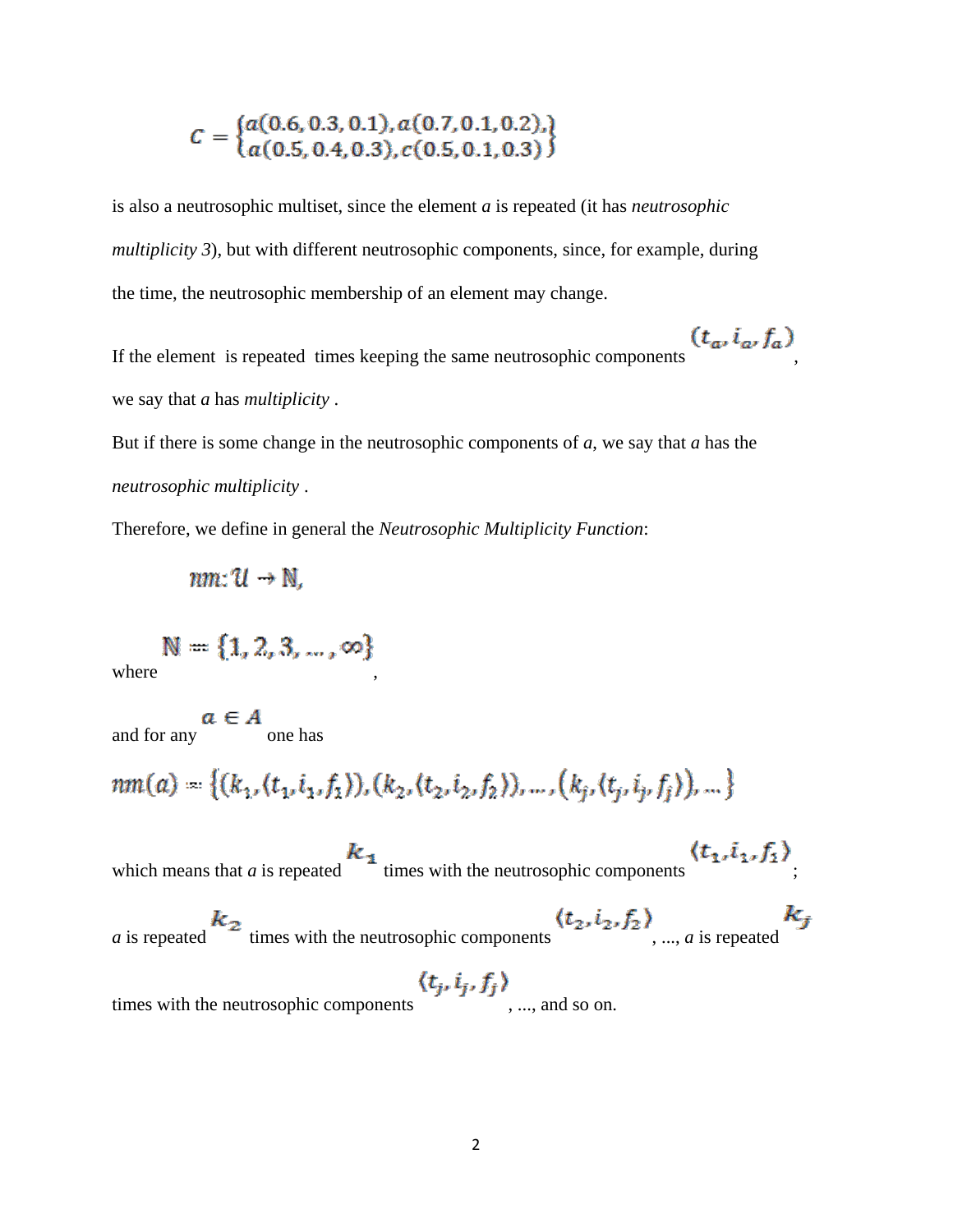$$
k_1, k_2, \dots, k_j, \dots \in \mathbb{N} \quad (t_p, i_p, f_p) \neq \langle t_r, i_r, f_r \rangle \quad p \neq r
$$
\nOf course, all

\n
$$
p, r \in \mathbb{N} \quad \text{with}
$$

Also, all neutrosophic components are with respect to the set . Then, a neutrosophic multiset *A* can be written as:

$$
(A, \mathit{nm}(a))
$$

.

 $\{(a, nm(a), \text{for } a \in A)\}\$ 

## **3. Examples of operations with neutrosophic multisets.**

Let's have:

$$
A = \{5_{(0.6,0.3,0.2)}, 5_{(0.6,0.3,0.2)}, 5_{(0.4,0.3,0.3)}, 6_{(0.2,0.7,0.0)}\}
$$
  

$$
B = \{5_{(0.6,0.3,0.2)}, 5_{(0.8,0.2,0.1)}, 6_{(0.9,0.0,0.0)}\}
$$
  

$$
C = \{5_{(0.6,0.3,0.2)}, 5_{(0.6,0.3,0.2)}\}
$$

Then:

# **1.3.1. Intersection of Neutrosophic Multisets.**

$$
A \cap B = \{5_{(0,6,0,3,0,2)}\}.
$$

## **1.3.2. Union of Neutrosophic Multisets.**

$$
A \cup B = \begin{Bmatrix} 5_{(0.6,0.3,0.2)}, 5_{(0.6,0.3,0.2)}, 5_{(0.4,0.1,0.3)}, 5_{(0.8,0.1,0.1)} \\ 6_{(0.2,0.7,0.0)}, 6_{(0.9,0.0,0.0)} \end{Bmatrix}
$$

**1.3.3. Inclusion of Neutrosophic Multisets.**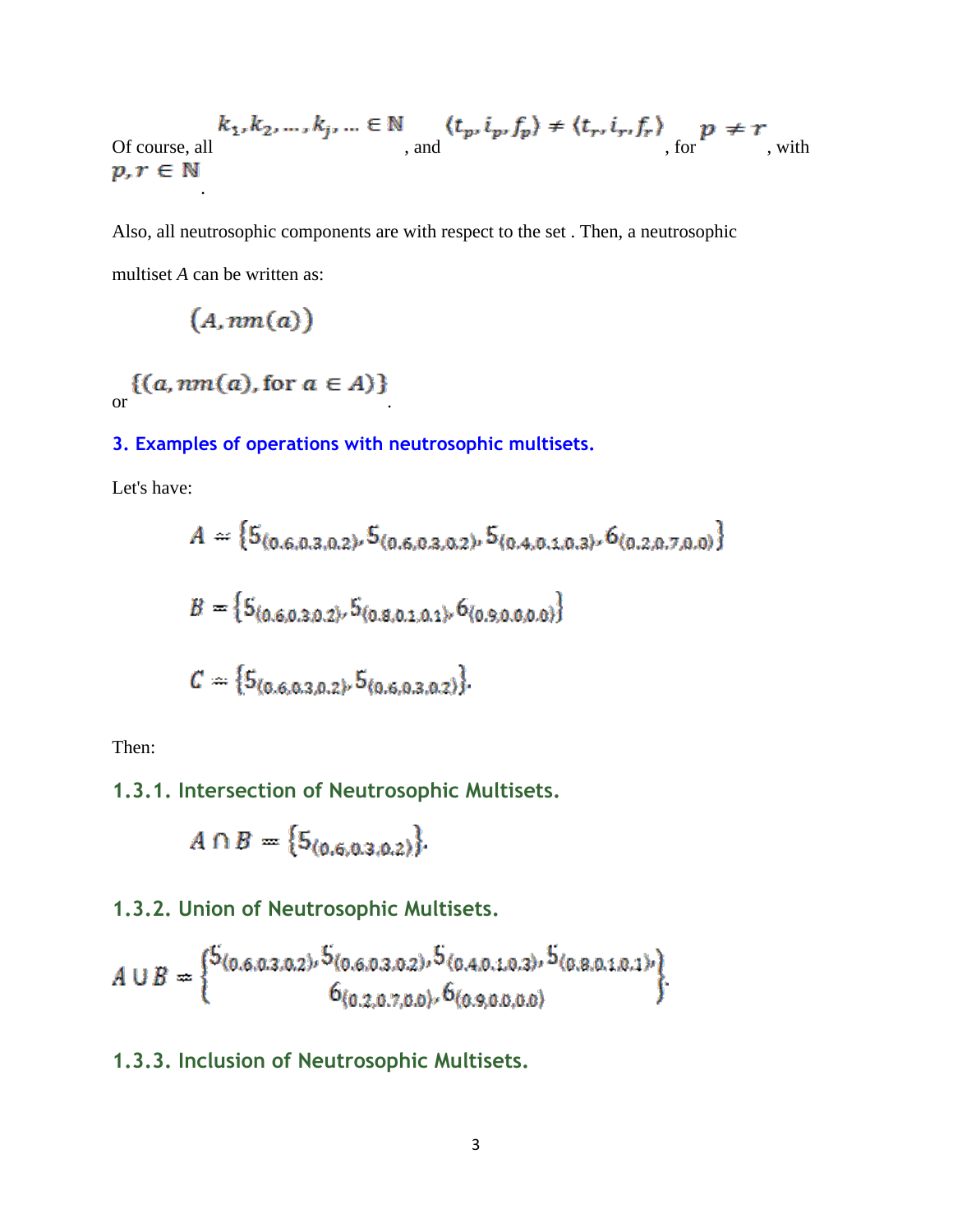$$
C\subset A_{\text{, but}}C\not\subset B
$$

**4. Cardinality of Neutrosophic Multisets.**

 $Card(A) = 4$   $Card(B) =$   $Card(\cdot)$ <br>3, where means cardinal.

**5. Cartesian Product of Neutrosophic Multisets.**

$$
B \times C = \begin{cases} (5_{(0.6,0.3,0.2)}, 5_{(0.6,0.3,0.2)}), (5_{(0.6,0.3,0.2)}, 5_{(0.6,0.3,0.2)}), \\ (5_{(0.8,0.1,0.1)}, 5_{(0.6,0.3,0.2)}), (5_{(0.8,0.1,0.1)}, 5_{(0.6,0.3,0.2)}), \\ (6_{(0.9,0.0,0.0)}, 5_{(0.6,0.3,0.2)}), (6_{(0.9,0.0,0.0)}, 5_{(0.6,0.3,0.2)}) \end{cases}
$$

**6. Difference of Neutrosophic Multisets.**

$$
A - B = \{5_{(0.6, 0.3, 0.2)}, 5_{(0.4, 0.1, 0.3)}, 6_{(0.2, 0.7, 0.0)}\}
$$
  

$$
A - C = \{5_{(0.4, 0.1, 0.3)}, 6_{(0.2, 0.7, 0.0)}\}
$$
  

$$
C - B = \{5_{(0.6, 0.3, 0.2)}\}
$$

**7. Sum of Neutrosophic Multisets.**

$$
A \oplus B = \begin{cases} 5(0.6.0.3.0.2) \cdot 5(0.6.0.3.0.2) \cdot 5(0.6.0.3.0.2) \cdot 5(0.4.0.1.0.3) \cdot 5(0.8.0.3.0.3) \cdot 4(0.8.0.3.0.3) \cdot 5(0.8.0.3.0.3) \cdot 5(0.8.0.3.0.3) \cdot 5(0.8.0.3.0.3) \cdot 5(0.8.0.3.0.3) \cdot 5(0.8.0.3.0.3) \cdot 5(0.8.0.3.0.3) \cdot 5(0.8.0.3.0.3) \cdot 5(0.8.0.3.0.3) \cdot 5(0.8.0.3.0.3) \cdot 5(0.8.0.3.0.3) \cdot 5(0.8.0.3.0.3) \cdot 5(0.8.0.3.0.3) \cdot 5(0.8.0.3.0.3) \cdot 5(0.8.0.3.0.3) \cdot 5(0.8.0.3.0.3) \cdot 5(0.8.0.3.0.3) \cdot 5(0.8.0.3.0.3) \cdot 5(0.8.0.3.0.3) \cdot 5(0.8.0.3.0.3) \cdot 5(0.8.0.3.0.3) \cdot 5(0.8.0.3.0.3) \cdot 5(0.8.0.3.0.3) \cdot 5(0.8.0.3.0.3) \cdot 5(0.8.0.3.0.3) \cdot 5(0.8.0.3.0.3) \cdot 5(0.8.0.3.0.3) \cdot 5(0.8.0.3.0.3) \cdot 5(0.8.0.3.0.3) \cdot 5(0.8.0.3.0.3) \cdot 5(0.8.0.3.0.3) \cdot 5(0.8.0.3.0.3) \cdot 5(0.8.0.3.0.3) \cdot 5(0.8.0.3.0.3) \cdot 5(0.8.0.3.0.3) \cdot 5(0.8.0.3.0.3) \cdot 5(0.8.0.3.0.3) \cdot 5(0.8.0.3.0.3) \cdot 5(0.8.0.3.0.3) \cdot
$$

$$
B \biguplus B = \begin{cases} 5_{(0.6,0.3,0.2)}, 5_{(0.6,0.3,0.2)}, 5_{(0.8,0.1,0.1)}, 5_{(0.8,0.1,0.1)} \\ 6_{(0.9,0.0,0.0)}, 6_{(0.9,0.0,0.0)} \end{cases}
$$

**Let's compute the neutrosophic multiplicity function, with respect to several of the previous neutrosophic multisets.**

$$
nm_A: A \to \mathbb{N}
$$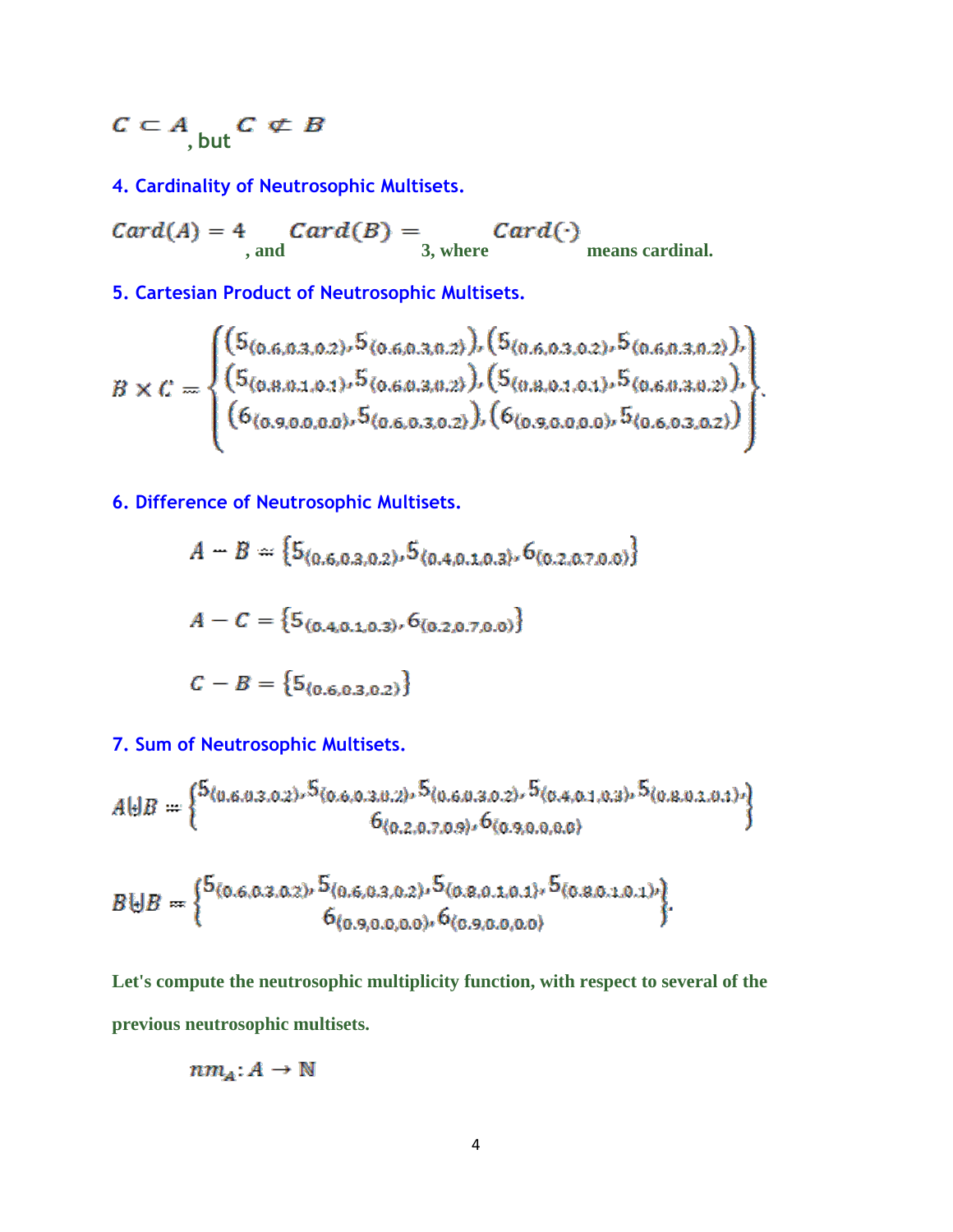$$
nm_A(5) = \{ (2, (0.6, 0.3, 0.2)), (1, (0.4, 0.1, 0.3)) \}
$$
  
\n
$$
nm_A(6) = \{ (1, (0.2, 0.7, 0.0)) \}
$$
.  
\n
$$
nm_B: B \to \mathbb{N}
$$
  
\n
$$
nm_B(5) = \{ (1, (0.6, 0.3, 0.2)), (1, (0.8, 0.1, 0.1)) \}
$$
  
\n
$$
nm_B(6) = \{ (1, (0.2, 0.7, 0.0)) \}
$$
.  
\n
$$
nm_C: C \to \mathbb{N}
$$
  
\n
$$
nm_C(5) = \{ (2, (0.6, 0.3, 0.2)) \}
$$

### **References**

**[1] Eric W. Weisstein,** *Multiset***, MathWorld, CRC Encyclopedia of Mathematics,**

**Boca Raton, FL, USA.**

**[2] F. Smarandache,** *Neutrosophic Theory and Applications,* **Le Quy** 

**Don Technical University, Faculty of Information technology,** 

**Hanoi, Vietnam, 17th May 2016.**

**[3] F. Smarandache,** *Neutrosphic Multiset Applied in Physical Processes***,** 

**Actualization of the Internet of Things, a FIAP Industrial Physics Conference, Monterey, California, Jan. 2017.**

**[\[4\] F. Smarandache, Neutrosophic Perspectives: Triplets, Duplets, Multisets,](http://fs.unm.edu/NeutrosophicPerspectives-ed2.pdf)** 

**[Hybrid Operators, Modal Logic, Hedge Algebras. And Applications. Pons](http://fs.unm.edu/NeutrosophicPerspectives-ed2.pdf)** 

**[Editions, Bruxelles, 323 p., 2017;](http://fs.unm.edu/NeutrosophicPerspectives-ed2.pdf)**

### **[CHAPTER X:](http://fs.unm.edu/NeutrosophicPerspectives-ed2.pdf) 115-123**